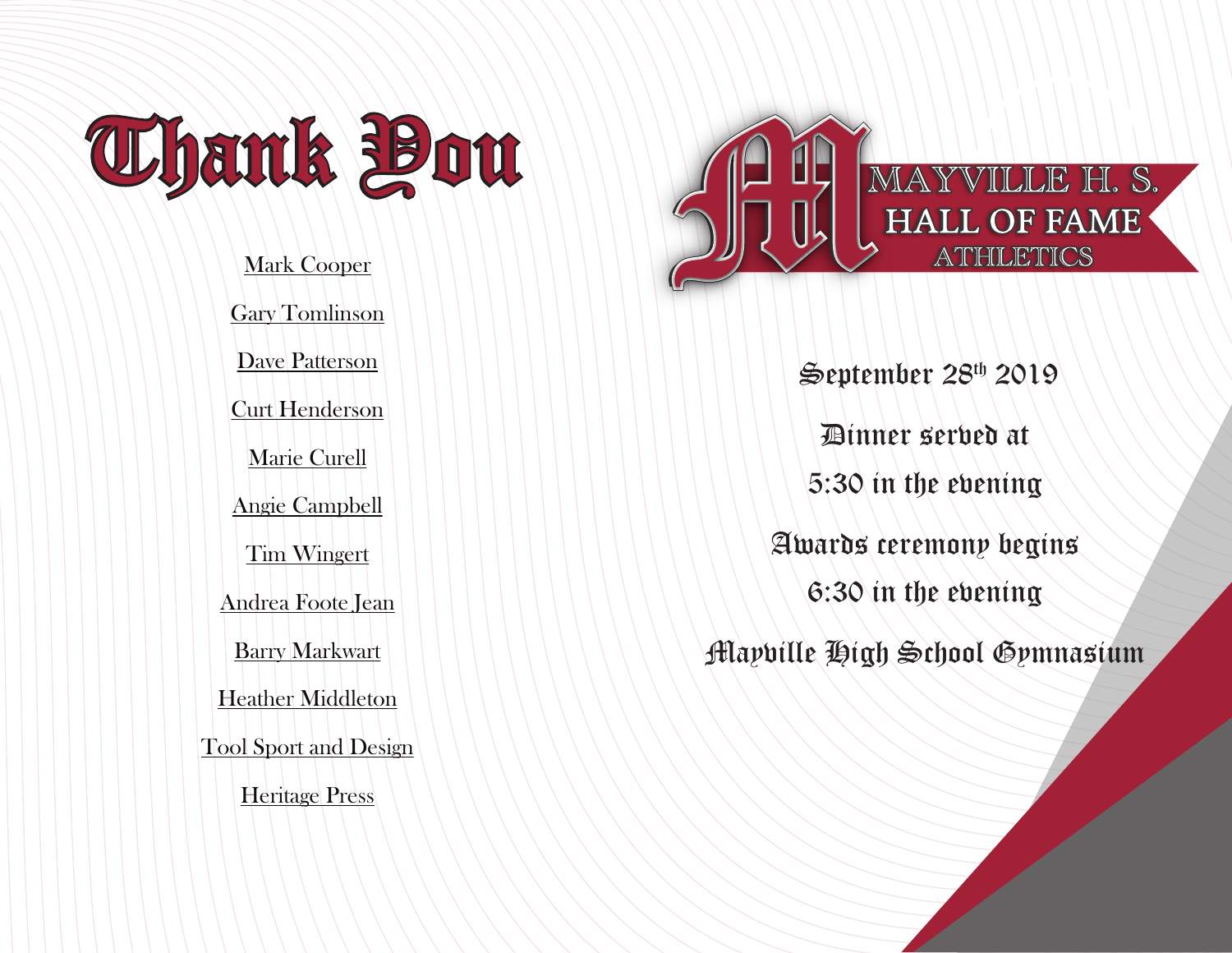

#### **Norman Duncan**

Norman J. Duncan was a 1937 graduate of Mayville High School, where he was a tremendous shortstop who helped his team to many championships on the baseball diamond. Duncan went on to attend Michigan State College (later Michigan State University.) He was a Captain of the Spartan baseball team and in 1939 and 1940 hit .341 and .398 to lead the Spartans in hitting. Duncan was later signed by the St. Louis Browns and in 1941 became a graduate assistant coach at MSC and later was traded to Cincinnati. However World War II came and Duncan heard the call and entered into Naval Officers Training School, where after his training he became a member of the USS Whitehurst. On April 12th, 1945, off the coast of Okinawa, a Japanease fighter was filled with explosives and in a kamikaze attack on the Whitehurst, Duncan and 41 other crew members lost their lives. Duncan is memorialized in the Philippines, he would be awarded an accommodation for his service as an officer that led to the successful attack of a submarine and the Purple Heart posthumously. Today we still honor Norm's memory with the presentation of the Norman Duncan Memorial Award, which was originally donated by Norm's classmate George Foster. The award recognizes the outstanding Senior athlete, based on academics, athletics, and citizenship over the course of the four years of high school.

#### **Louis Hamilton**

Louis Hamilton graduated in 1947 from MHS. He played basketball and baseball under Coach William Lamiman. Louis was the first athlete to be awarded the Norman Duncan Memorial Award. After high school, Louis joined the US Air Force and became a fighter pilot. He was discharged in 1955 and then enrolled at Michigan State. At State, he earned his B.S. Degree in Engineering and graduated in 1958. He currently resides in Washington, Michigan.

#### **William Lamiman**

William Lamiman was a Teacher, Coach, A.D. and Principal from 1945 to 1975 at Mayville Schools. While at Mayville, Coach Lamiman had many accomplishments and accolades. In 1949, he coached an undefeated Boys Basketball team. In 1948, he started the boys football program with underclassman, teaching the rules and fundamentals. In 1950, the football team started their first full season under Lamiman taking on local schools. In 1951, the student body

recognized Coach Lamiman's dedication and hard work by dedicating the 1951 Yearbook to honor him. On September 24, 1976, the football field was named Wm. Lamiman Field, honoring Coach Lamiman for his 30 years of service at MHS and the impact he had on Mayville sports over his teaching and coaching career.



# **1973 Boys Basketball Team**

The 1973 Boys basketball team won the W.T.A. Conference with a 10 - 0 record. They won the Thanksgiving Holiday tournament. As the season wrapped up they lost to the state's number 1 rated team by 4pts. in the state district game. The team finished the season with an over-all record of 19 - 2.

| <b>BILL HUNT</b>                | <b>SKIP STUMPF</b>   | <b>TOM FOWLER</b>          |
|---------------------------------|----------------------|----------------------------|
| <b>DONALD RUTLEDGE</b>          | <b>SCOTT GRIFFIS</b> | <b>JOE FOWLER</b>          |
| <b>BILL FRENZEL</b>             | <b>KIM TALSMA</b>    | <b>TOM MOREY</b>           |
| <b>BRIAN STOUT</b>              | <b>CRAIG WEAVER</b>  | <b>GARY TOMLINSON</b>      |
| <b>MARK CHAPIN (MANAGER)</b>    |                      |                            |
| <b>ASST. COACH MARK BECHTEL</b> |                      | <b>COACH DUANE LAMIMAN</b> |

# **1970 Boys Cross Country Team**

The 1970 Boys Cross Country team was undefeated in dual meets. They won the first regional championship in any sport. The team success started off with a great team camp prior to the season.

| <b>DAVE PATTERSON</b>   | <b>RANDY TOMLINSON</b> | <b>RANDY PUTMAN</b>   |
|-------------------------|------------------------|-----------------------|
| <b>ROBERT RILEY</b>     | <b>DWIGHT UHL</b>      | <b>BRUCE MCINALLY</b> |
| <b>TERRY TOMPKINS</b>   | <b>BILL FRENZEL</b>    | <b>JEFF PUTMAN</b>    |
| <b>BOB HUNT</b>         | <b>KEN LYNCH</b>       | <b>GARY DOST</b>      |
| <b>DAVE FRENZEL</b>     | <b>PERRY LYNCH</b>     | <b>KEVIN TOMPKINS</b> |
| <b>TOM KAATZ</b>        | <b>MIKE MERCER</b>     |                       |
| <b>COACH BOB WEAVER</b> |                        |                       |

#### **1975 Boys Cross Country team**

The 1975 Boys Cross Country team lost only one invitational all season and went undefeated in dual meets. They ended the season by becoming Mayville's first state championship team in any sport.

| <b>TERRY REH</b>        | <b>TOM MCLANE</b>                   | <b>DAVE HOOL</b>  |
|-------------------------|-------------------------------------|-------------------|
| <b>HAROLD DOST</b>      | <b>DOUG DONNELLY MITCH LABAIR</b>   |                   |
| <b>ROBERT MCNUTT</b>    | <b>RANDY UHL</b>                    | <b>AL TOMPSON</b> |
| <b>DAVE MCINALLY</b>    | <b>BOYD VOLLWEILER BRAD FRENZEL</b> |                   |
| <b>RAY VROMAN</b>       | <b>ED LABAIR</b>                    | <b>BOB MCLANE</b> |
| <b>CHRIS WEAVER</b>     | <b>REX VROMAN</b>                   |                   |
| <b>COACH BOB WEAVER</b> |                                     |                   |
|                         |                                     |                   |

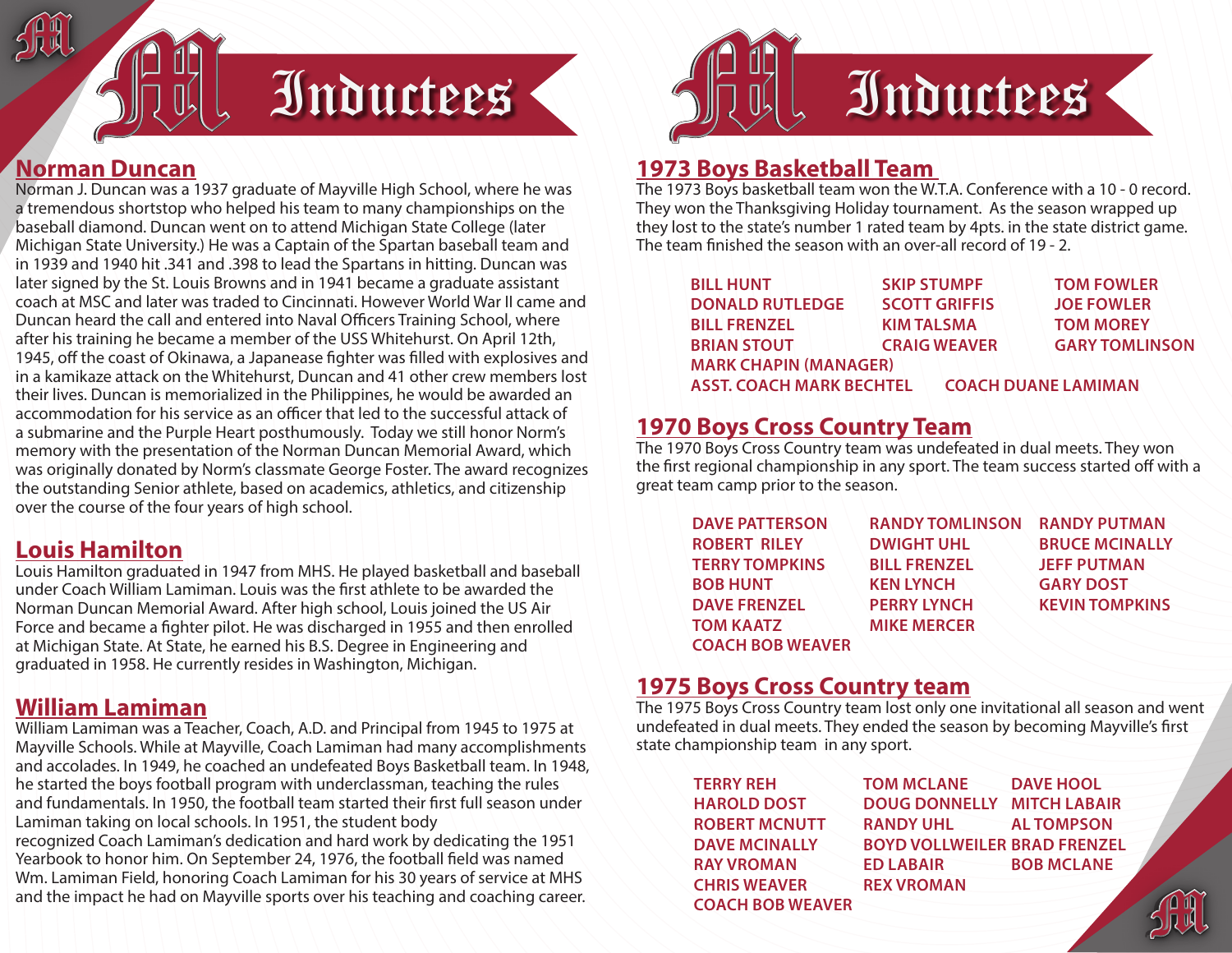

### **1949 Boys Basketball Team**

The 1949 Boys Basketball Team went 17-0 under Coach William Lamiman. The team outscored their opponents by an average of 21 points per game. All the team members listed earned their Varsity letter for the year. Based on the committee's research, the only living member of the 1949 team is Dick Smith, who now resides in Arizona.

| <b>BRUCE BARR</b>         | <b>MORGAN LILLY</b>    | <b>ALFRED TITUS</b> |  |
|---------------------------|------------------------|---------------------|--|
| <b>DICK SMITH</b>         | <b>ELLIS SEDDON</b>    | <b>GAROLD FOX</b>   |  |
| <b>GLEN FRIDAY</b>        | <b>EDMOND STEPHENS</b> | <b>DON DOST</b>     |  |
| <b>PAUL RILEY</b>         | <b>CARL LINDSAY</b>    |                     |  |
| <b>COACH BILL LAMIMAN</b> |                        |                     |  |

#### **1972 Boys Basketball Team**

The 1972 Boys basketball team won the Western Thumb Association Conference title with a record of 12 -2. One highlight of the season was defeating a highly rated Reese team twice. They also took the runner-up trophy at the Caro Holiday Tournament. They then went on to win the state district basketball tournament and finished the season with an overall record of 18 wins and 4 losses

| <b>BILL HUNT</b>                                              | <b>SKIP STUMPF</b>    | <b>JOE FOWLER</b> |  |  |
|---------------------------------------------------------------|-----------------------|-------------------|--|--|
| <b>FRANK OSOWSKI</b>                                          | <b>SCOTT GRIFFIS</b>  | <b>TOM FOWLER</b> |  |  |
| <b>EARL MITCHELL</b>                                          | <b>BRIAN STOUT</b>    | <b>KIM TALSMA</b> |  |  |
| <b>BILL FRENZEL</b>                                           | <b>GARY TOMLINSON</b> |                   |  |  |
| <b>RICHARD YORK (PLAYER/MANAGER)</b>                          |                       |                   |  |  |
| <b>MARK CHAPIN ((MANAGER)</b>                                 |                       |                   |  |  |
| <b>ASST. COACH BOB MAYBERRY</b><br><b>COACH DUANE LAMIMAN</b> |                       |                   |  |  |



#### **Larry Lamiman**

Larry Lamiman was an outstanding athlete in baseball, football, basketball and track. At one time he held the single game scoring record for Mayville in basketball. He also was selected All-Conference in baseball where during one game he pitched a no-hitter. All this was done while keeping his Honor student status.

# **Mick Walker**

Mick Walker was a 4-sport letterman in football, baseball, track, & basketball. He was selected the most valuable player in basketball 1964-65 season and then graduated in 1965. He then became active in the little league program after high school.

### **Roy Gotham**

Roy Gotham attended Mayville Schools from Kindergarten through 12th grade. He graduated in 1966 with 14 Varsity letters, 4 of them were earned in his Freshman year. Roy played Football, Basketball, Baseball and Track. During his athletic career at MHS, he earned several MVP and All Conference awards. Roy shared a special memory from high school of the initiation process to join the Varsity Club. To this day, he fears the "wooden paddle". Roy recently retired in 2017 after serving behind the bench for 30 years as a State Judge. Roy currently resides in the U.P. in Bessemer.

# **Tom Topham**

Thomas Topham, known as "Tom" by most of his classmates, graduated in 1964 from Mayville. As a Wildcat, he played basketball, football, baseball and track, earning a total of 14 Varsity letters. Some of Tom's accomplishments were: 1964 Baseball Team Championship, placing first in the High Hurdles at the 1964 County C-D Track Meet, Second Team Football Saginaw News All Area and First Team Baseball Saginaw News All Area, just to name a few. After college, Tom came back to Mayville to teach and coach. He coached JV Basketball and was an Assistant Coach for the Varsity Football and Track teams.

# **Jim Plain**

While attending MHS from 1961-65, Jim Plain earned 16 Varsity Letters in Football, Basketball, Baseball and Track. Because of those letters earned and his accomplishments, he received the Norman Duncan Memorial Award. After High School, Jim went on to attend Eastern Michigan where he played baseball. *(continued)*